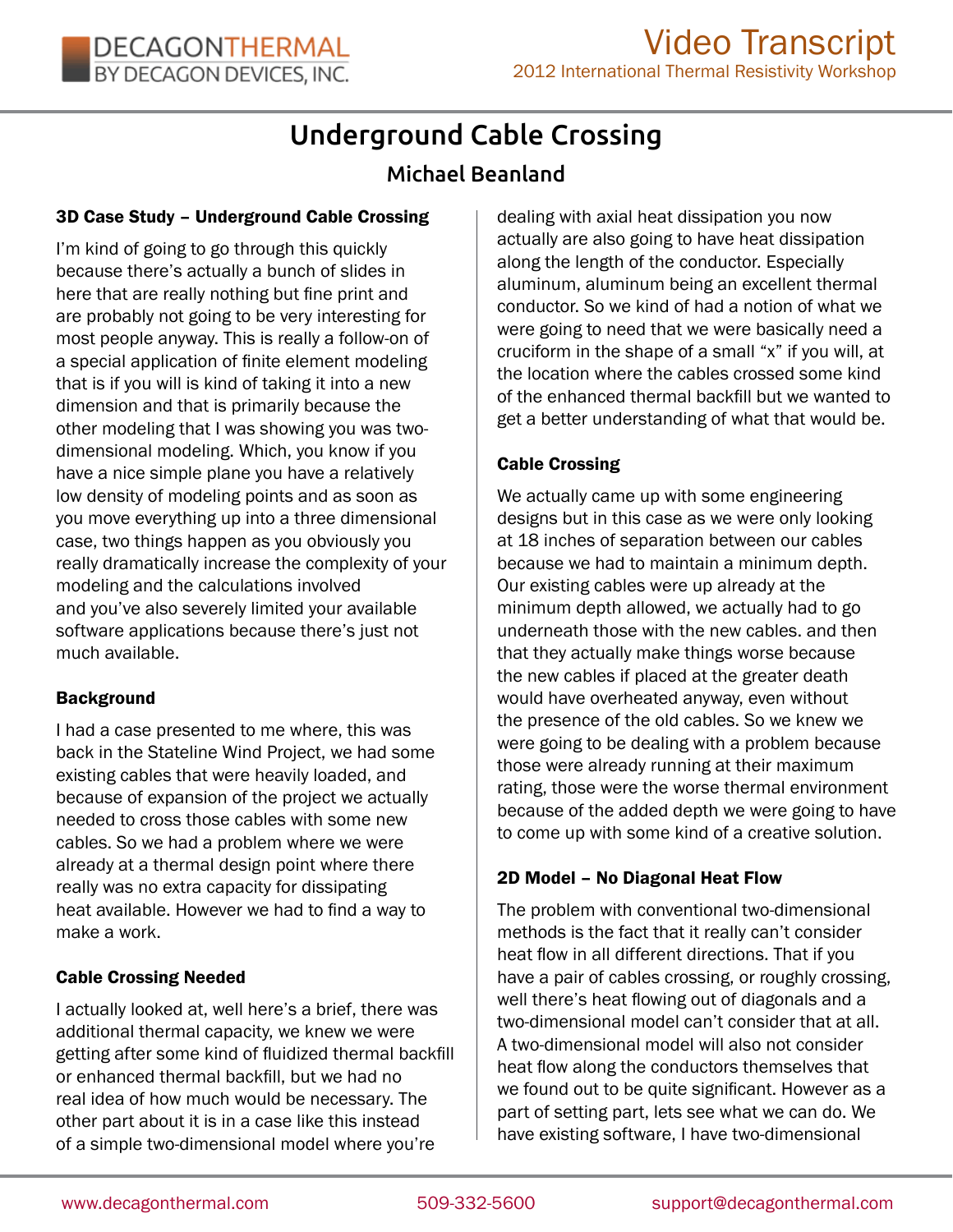model capability, let me see what I can do and the answer was I couldn't come up with a good salute approach because there were too many other problems. And essentially that the software we are using is a two-dimensional only and then I started looking at some three-dimensional software.

# 3D Finite Element Analysis

I ended up, the software I ended up working with is a program called FlexPDE it's actually flexed partial differential equations. It's a finite element modeling package developed by some very high-level mathematical thinkers from Lawrence Livermore Lab. It's all basically a partial differential equation solver. Forget it, it's all over my head.

#### Cable Crossing Model

A totally different way of working things, just an example, rather than building a physical model with circles and arcs and building up a physical model on a visual interface, FlexPDE has a totally different way of looking at things you actually define everything mathematically and you define equations. So you need cylinder, you have to define that cylinder as having an axis along the Z axis and a x square plus square root of x squared plus y squared is equal to the constant. And you have to define the equation for what that cylinders look like. Somehow in the software the software is intelligent enough to take that equation that I give it and actually turn it into a three-dimensional model. That is magic as far as I'm concerned. I have no idea what they how they make that work but it does work. This was that this was a conceptual drawing of what we thought we were going to end up needing to model. Just so we had some idea of how to build up the model.

#### Script – Problem Definition

Now this is the stuff we're going to go through really quickly because this is the esoteric equations but these are all of the different little things that had to be put together to define, you know, what the heat dissipation was going to be

mathematically in all of the X and Y coordinates, Z. coordinates of this model.

#### Script – Heat Sources

So FlexPDE uses this mass descripting language and there's all these interesting things like a use step function meaning the heat flows inside not out. So I can actually define a cylinder and give it a heat production inside the cylinder and I can basically say it's zero on outside and it's whatever that number is on the inside. but I have to define everything I do in terms of all three dimensions for the entire size of the model. So it gets the mathematics of it. It probably took me four weeks of effort, just to work my way through the math to be able but do this. There's also that the complexities of building the physical space and applying all of the boundary conditions. So you can just pretend that was the esoteric stuff will go through really fast.

#### Wire Frame

The bottom line is that somehow through magic, as the software is able to take the mathematical description that I've given it and turn it into a physical model. Because we were dealing with a crossing, there is two directions on this because anything on this side is the same as that side and anything on this site is the same as that side because I had a nice neat right angle cross. So the only thing I had to do is model a quarter of my field and I chose so my origin happened a bit the vertical axis in right through the middle of the project. I ended up building the model 12 m x 12 m and going down 12 m in order to get what I thought was a sample that was large enough that I would be outside the zone of influence of one cable on the other.

# Surface Mesh

This was the wireframe model that the software builds and then the model the software then actually goes through a process internally for developing its own finite element grid based upon you can define the mesh density in various on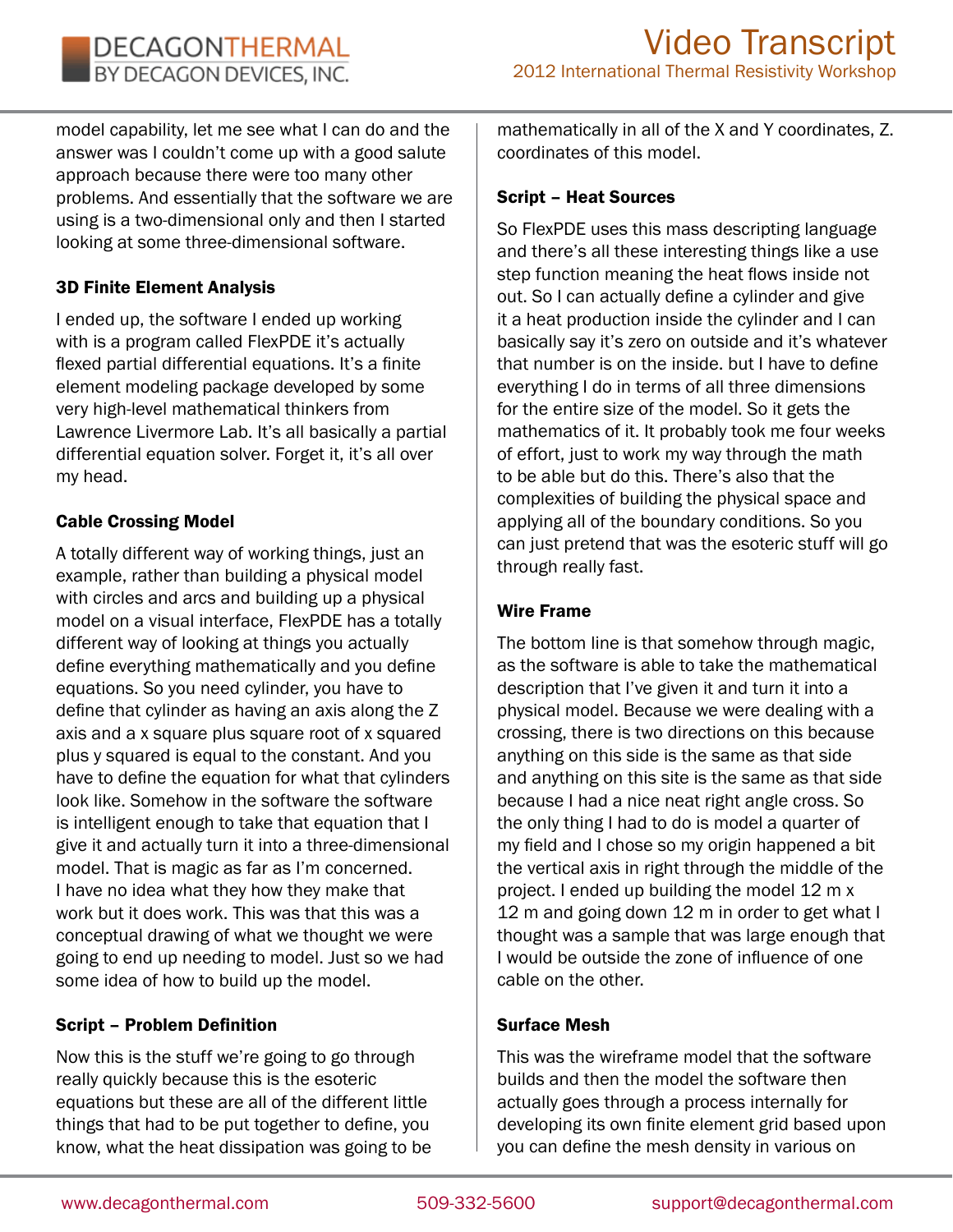various axes or on surfaces or at various points. Then the software will go through and develop and optimize a mesh and is it are fascinating process to watch the software basically grind through a three-dimensional mesh. Because you're talking about millions of other data points and millions of mesh elements and the software has to kind of make a stab at it and it actually goes through several iterations to refine its own mesh.

# Solid Elements

It builds the mesh for each individual item. This was a mathematically defined point where the cable was actually bending and that was the cylinder of the cable. Now because of it the size limitations of the modeling because I've mentioned before the problem of having a very large physical universe and a very small object in it, there was no practical way to model the individual conductors very well so we ended up having to do is say now I have to do take this model down as small as I can, but I'm going to have to assume I just have a homogenous heat source of some kind in here because what I will study that small model more carefully but I have to look at the larger case. So I'm trying to basically get myself out into a model outside of even basically taking an entire conductor as a heat source and then working for that. So that was one of my conductors.

#### BackFill

I also had it to define various portions of the enhanced thermal backfill at the corner where those two conductors crossed. You can kind of see here, you can see the dip here for one conductor, there's actually there a quarter round here where I'm getting a half a portion of another conductor and here's the other conductors where actually the modeling is this is the model for. This is what I find fascinating is the software was actually able to layer things and be able to say, "Ah ha! Here is a cable so I will remove the cable from the model for the thermal backfill and so I

will cut this model based upon the presence of the other models."

#### Solid

Eventually it builds up a solid model showing all of the different portions. Then having built this model with all of the mesh, and I don't know if you can see very well, but there you can see a few little dots in there and that's basically all the node points. So if you imagine this cube that has been built now instead of a simple two-dimensional plane, is now I have this two-dimensional plane with the increased complexity of a by, if you will, or more to basically build a three-dimensional modeling. so there are those of those were typically multi-million point models in order to do this. I remember early on in this game I try to build a complete model before I started thinking about the symmetry and basically the software was at the grind and grind and grind building the model and I realized that I had to simplify the model as much as it could. I had had to do mesh control and reduce the number of data points to get the point where I could actually calculate in a reasonable period of time. I didn't have a supercomputer available so I had to do this on a PC so I had to make do.

# Results – Temperatures at Top Cable

What we were able to find, I was able to get some very interesting data out of this. Again, I was working with the goal of trying to keep the conductors not exceeding 90° C. One of the things I used to validate the modeling is that I knew I can see from this temperature profile, lets see, I'm trying to remember exactly what all of this is, at the top of the cable, so were the top cable goes straight across this was existing cable. By looking at the temperature profile in the area that was far enough away from the new cable and validating that and knowing that okay if I come up with a 90° C conductor temperature at that point then I know my model, fundamentally that my model is working pretty well. And if I know that I got a 90° C temperature over here, I know my model is also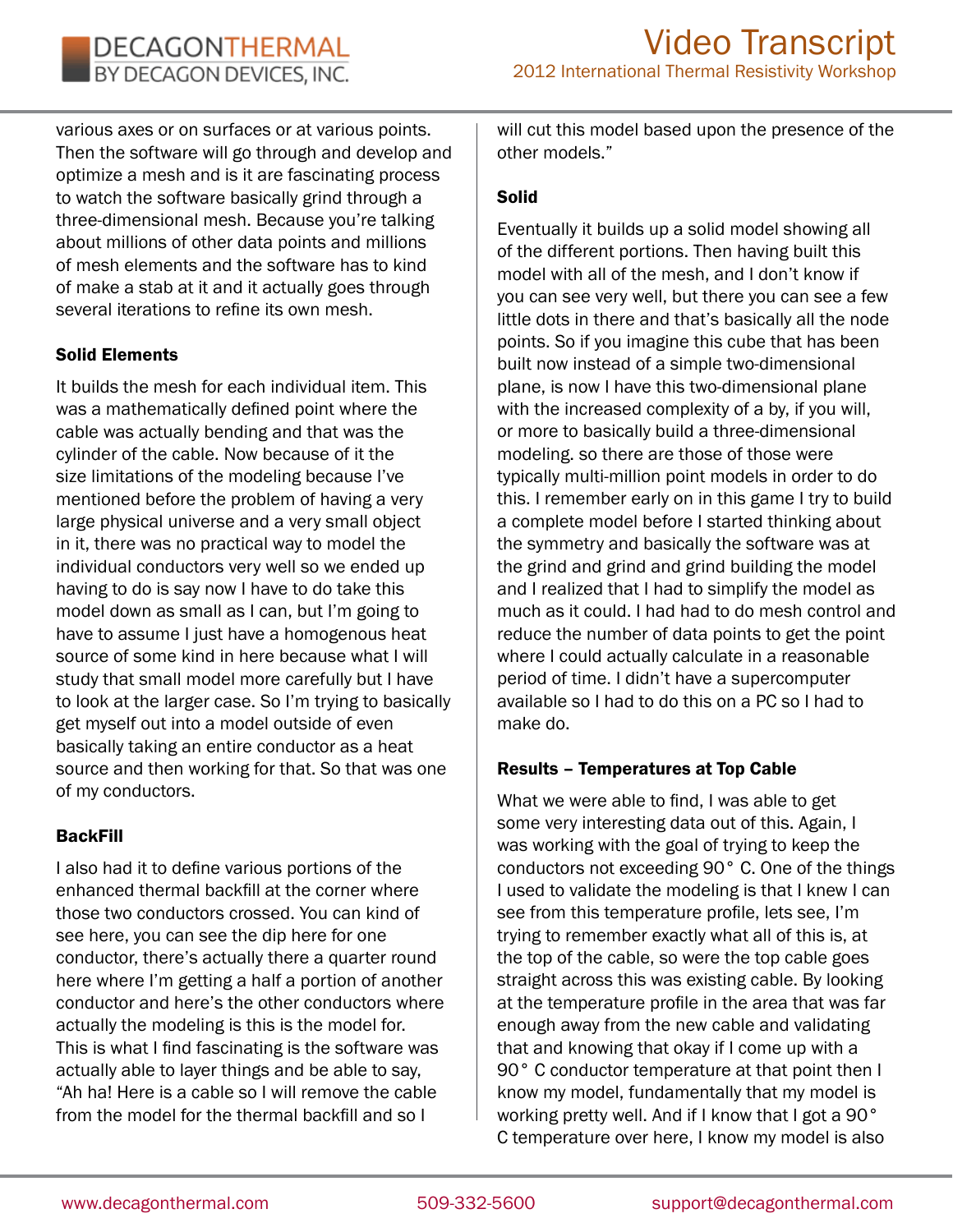working pretty. Then I'm going to find out what happens in the middle.

#### Results – Temperatures Vertical Slice

Again there's cut through, looking at the model, looking at the new cable being installed underneath the existing cables and the thermodynamics involved. I have some closeups and here's some of the close-ups and this is where it modeling and looking at the thermal conductivity along the aluminum conductors in the cables became important because there's actually the temperature gradients change simply because I have heat moving out of the hot zone along the aluminum conductors and then dissipating and fact is the hottest point of the cables actually becomes the interface between the thermal backfill and the native soil because I basically that's heat traveling down that line and there becomes a shifts the hot point.

#### Results – Temperature Probe at Crossing

These are some various, sorry that the lines are fine, this is a temperature along the vertical axis, top to bottom, or actually bottom to top, so I'm at 12 ft below grade my ambients were quite high because of the modeling, the location we were dealing with. My surface temperatures were 25. But then we did see that as did go to depth we did get the higher temperatures. I was able to work this design keep the temperatures below 90.

#### Results – Heat Flux Bottom Cable

Here's some information about the heat flux. I showed yesterday about some of the heat transfer and actually the interesting part, the heat flow from here is actually back into this and this is the enhanced fluid backfill so the heat is produced to the cable here actually instead of dissipating up actually flows back along the conductor into the thermal block.

#### Results - Heat Flux Top Cable

Same issue with the existing cable, which is just passing straight forward through here and

using this technique of a three-dimensional finite element model allowed me to go in and tweak the size of the cruciform. Do I go? How far away from the crossing point do I have to move the thermal backfill out? And would probably have to spend a lot more time engineering this it would have to pour a lot more thermal backfill that we thought we would need. When we approached this problem there was no software available that would give us a clue as to what it the thermal conditions would be at a cable crossing. So without doing some kind of modeling and analysis we would make me just making a guess because it there was no information available. By doing the modeling even if the modeling had approximations and simplifications, that I have to treat an entire conductor, which consists of a heat source in the middle and then plastic insulation around it, I have to treat that as a uniform homogenized material, is at least it was a tool that allowed me to go in and make some good approximations and come up with an engineering judgment and be able to make a recommendation to the field to be able to say, "Ok, well you need to go 10 feet or 9 m out from the crossing point in both directions and by the time you get out that far with your enhancer and backfill, you're in a good position. You'll be able to maintain the cables below that 90° threshold, even at the point of crossing, and how close to the surface do I have to be, I can vary that because that's a critical function because the heat, obviously, there's a significant temperature gradient which means significant heat flux through the top, immediately above the thermal backfill (Refering back to slide: Results - Temperatures Close Up Vertical Slice.) So, again, that was how high do I want to bring the thermal backfill to be able to get a good design? If I could bing it all to the surface, that's wonderful, we actually had a constraint due to the land use that we had to have native soils for the top, I think it was 6 or 12 inches because this was dry wheat farming and basically no matter what you did down below you had to return the topsoil to the upper area and that had to be undisturbed wherever the cables were.